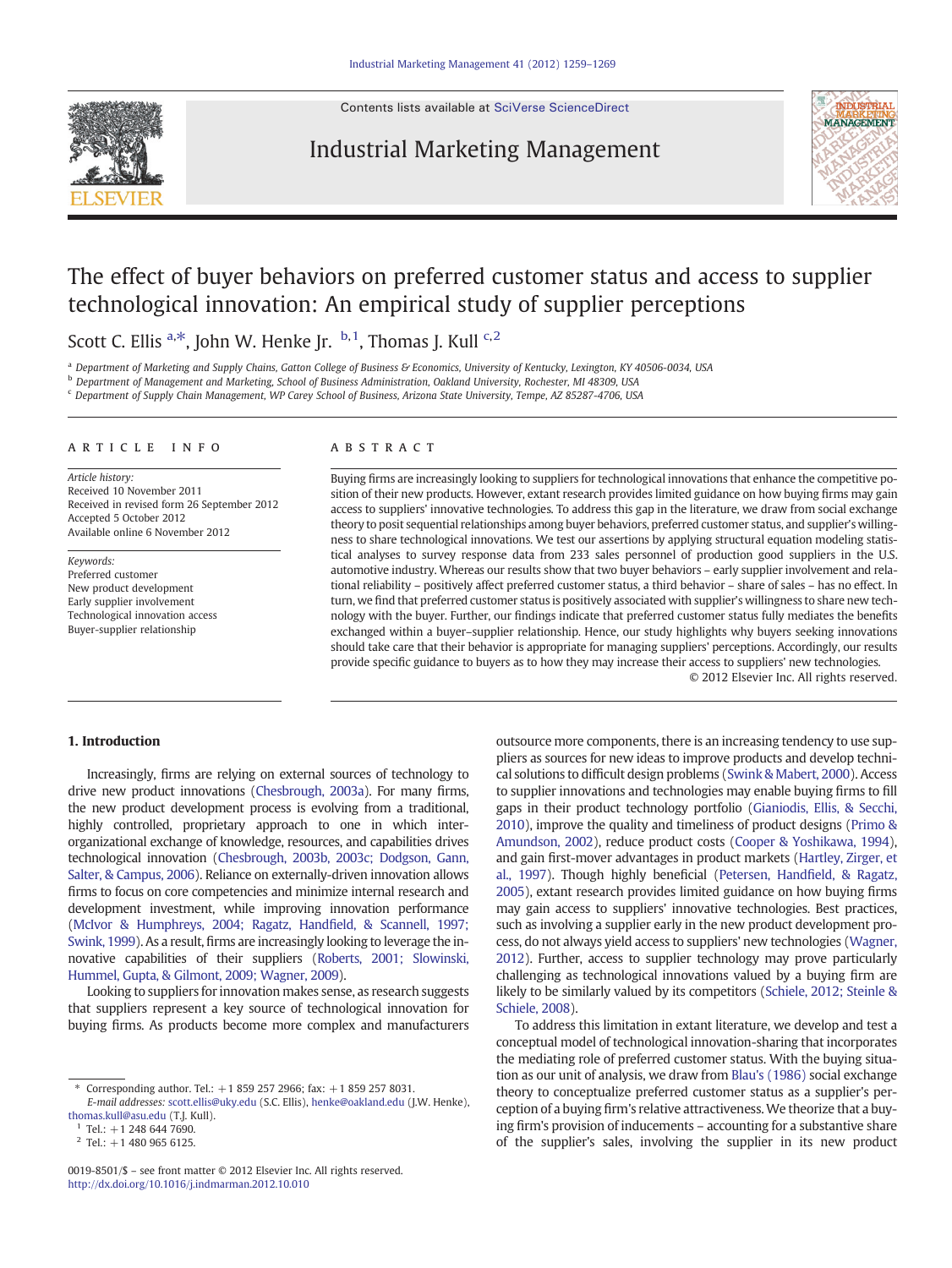development process, and reliably fulfilling implicit and explicit promises made to the supplier – promote the buying firm's status as a preferred customer. In turn, we suggest that norms of fair exchange motivate suppliers to reciprocate by providing benefits, such as access to new proprietary technologies, to preferred customers. Hence, using survey response data describing 233 buying situations, we examine how preferred customer status mediates the benefits exchanged within a buyer–supplier relationship.

Drawing from social exchange theory, this study contributes to the buyer–supplier relationship management literature in two important ways. First, our research builds on prior studies of preferred customer status by incorporating supplier perceptions. Whereas previous research assesses preferred customer status through buyers' perceptions of supplier interaction (e.g., [Schiele, Veldman, & Huttinger, 2011\)](#page--1-0), our study shows how buyers' behaviors differentially affect suppliers' views of preferred customer status. Second, in contrast to previous scholarly work that directly links buyer behaviors and supplier reciprocity (e.g., [Zhang,](#page--1-0) [Henke, & Grif](#page--1-0)fith, 2009), our study shows that preferred customer status fully mediates this relationship. Hence, our results suggest the importance of managing a supplier's qualitative perceptions of an exchange relationship by showing that suppliers share technological innovations with preferred customers.

### 2. Social exchange theory

Social exchange theory concerns the social processes that obligate the recipient of an inducement to reciprocate in-kind by voluntarily providing some benefit in return. Central to this theory is the notion of social exchange – exchange that involves (i) goals that can only be accomplished through interaction with another party, (ii) adaptation to further the accomplishment of these goals, and (iii) development of social bonds which reflect the intrinsic value of qualitative aspects of the exchange relationship ([Blau, 1986\)](#page--1-0). Given the sequential nature of social exchange, that is, the provision of a service must precede reciprocation, social exchange involves uncertainty as there is no guarantee that the benefits provided by one party will be reciprocated by the recipient in an equivalent or greater manner [\(Das & Teng, 2002](#page--1-0)). Furthermore, in social exchange, specific exchange obligations are nebulous; consequently, redress is limited; feelings of obligation, gratitude, and trust guide interaction; and the exact prices of the social obligations are ambiguous [\(Cropanzano & Mitchell, 2005\)](#page--1-0). Thus, social exchange theory is concerned with the behaviors and perceptions that motivate and guide equitable reciprocity between the involved parties under uncertain conditions (Griffi[th, Harvey, & Lusch, 2006](#page--1-0)).

Inherent to social exchange theory is attraction, the force that motivates the initial provision of services, subsequent reciprocation, and increased scope of social exchange. Attraction, which reflects the expectation that a particular association is more rewarding than other associations available at a given time and place, is a positive feeling that draws one party closer to another [\(Blau, 1986\)](#page--1-0). [Harris, O'Malley, and Patterson](#page--1-0) [\(2003\)](#page--1-0) similarly conceptualize attraction as appeal that results from the benefits that can be obtained through social exchange. Accordingly, attraction is driven by self-interest; within dyadic exchange, a party is attractive only to the extent that they provide rewards important to the other party [\(Blau, 1986](#page--1-0)). Hence, it is incumbent upon exchange parties to be attractive to one another to gain access to benefits mediated by the other [\(Blau, 1986\)](#page--1-0).

Social exchange theory posits several related mechanisms that affect the relative attractiveness of an exchange relationship: interaction, expected value, trust, and dependence. Interaction refers to the frequency and scope of initial exchange and reciprocation within a social exchange. Through interaction, parties demonstrate worthiness while providing insights into the expected value that may be derived through exchange. Expected value – rewards received versus direct and opportunity costs [\(Blau, 1986\)](#page--1-0) – is a function of a partners' ability to reduce costs and enhance gains associated with exchange [\(Hald, Cordon, & Vollman, 2009\)](#page--1-0).

Trust assures authenticity in interaction and, increases the confidence that anticipated benefits will be realized through continued exchange. Through the abstention of opportunistic behavior [\(Dyer & Chu, 2003\)](#page--1-0), trust provides the basis for the development of the social bonds that govern adequate reciprocation [\(Lambe, Wittman, & Spekman, 2001](#page--1-0)). Dependence reflects the "need to maintain a channel relationship in order to achieve desired goals" ([Ganesan, 1994 p. 4\)](#page--1-0) and motivates the development of relational ties that facilitate continued access to important resources mediated by an exchange partner ([Cai & Yang, 2008](#page--1-0)).

While interaction, expected value, trust, and dependence represent mechanisms that affect attraction, social exchange theory suggests that attraction motivates the discharge of reciprocated benefits ([Blau,](#page--1-0) [1986](#page--1-0)). Firms that receive valuable benefits through social exchange are obligated to reciprocate in-kind. [Blau \(1986\)](#page--1-0) suggests that societal pressures as well as self-interest undergird the obligation to reciprocate. Societal pressures stem from norms of reciprocity and the inherent moral standard that espouse fair exchange; accordingly, the failure to appropriately reciprocate results in distrust and the potential dissolution of the exchange relationship as partners may refuse to provide benefits in the future [\(Blau, 1986](#page--1-0)). Further, failure to discharge obligations also has substantive network effects as reputation suffers and group sanctions are invoked ([Jones, Hesterly, & Borgatti, 1997](#page--1-0)). As such, faithful reciprocation strengthens the trust and commitment inherent within the social bonds that guide social exchange and provide the basis for the enlargement of benefits derived through future interaction ([Anderson &](#page--1-0) [Weitz, 1992](#page--1-0)). Hence, there are substantial social and individual pressures that motivate reciprocity.

#### 3. Model development

With a focus on the joint new product development process, we advance a three-stage causal model that posits sequential interrelationships among (i) the buying firm's behaviors – i.e., provision of inducements, (ii) the supplier's perception of the buying firm's preferred status, and (iii) supplier reciprocation. As shown in [Fig. 1,](#page--1-0) our theoretical model consists of three buying firm inducements – share of supplier's sales to the buying firm, supplier's involvement in the buying firm's new product development process, and the buying firm's relational reliability. Consistent with social exchange theory (e.g., [Hald et](#page--1-0) [al., 2009\)](#page--1-0), each buyer-provided inducement necessitates supplier interaction and affects suppliers' perceptions of the relative attractiveness of the buying firm – i.e., preferred customer status – primarily through one of three theoretical mechanisms: dependence, expected value, or trust, respectively. In turn, technology access – the supplier's willingness to invest in and share its new technology with the buyer – is the focal dependent variable of our model. Technology access represents a form of supplier reciprocation that is highly valued by the buyer and is directly influenced by the supplier's perception of the buying firm as a preferred customer. In accordance with social exchange logic, which suggests that buyer and supplier actions are linked by qualitative perceptions of the exchange relationship [\(Cropanzano & Mitchell, 2005\)](#page--1-0), we posit that preferred customer status mediates the relationship between the buying firm's initial inducements and the supplier's subsequent reciprocation.

#### 3.1. Preferred customer

Recent empirical research shows that suppliers differentiate among customer relationships and recognize select key accounts as preferred customers (Bew, 2007; Handfi[eld & McKenzie, 2009; Rogers, 2009](#page--1-0)). Preferred customer reflects a supplier's perception of the attractiveness of an exchange relationship with a focal customer relative to those with other customers to whom it provides goods or services [\(Hald et al., 2009;](#page--1-0) [Schiele, 2012](#page--1-0)). Studies of relational and reverse marketing [\(Biemans &](#page--1-0) [Brand, 1995; Leenders & Blenkhorn, 1988](#page--1-0)) suggest that preferred customer status infers that a supplier's satisfaction with the exchange